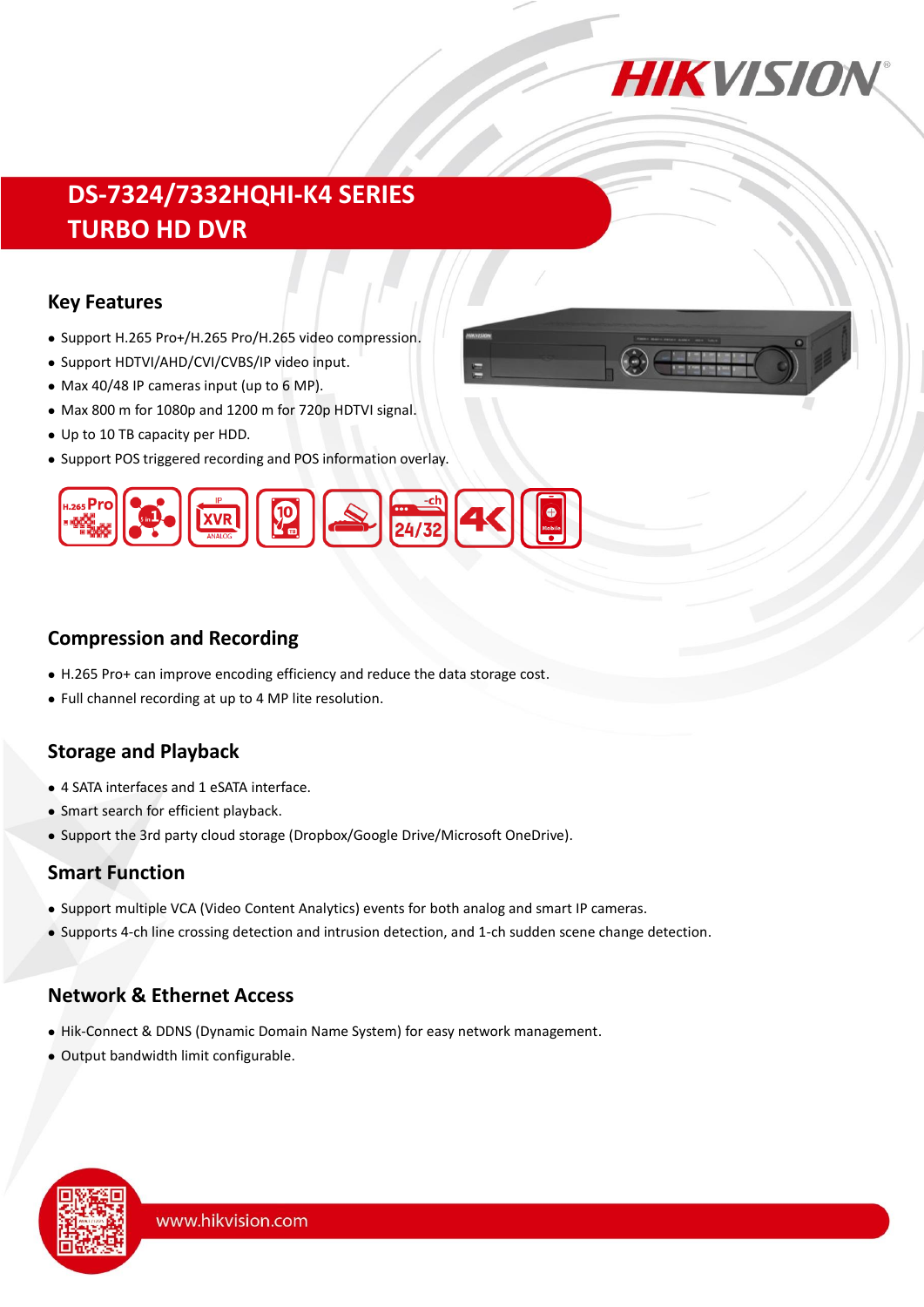

# **Specifications**

| <b>Model</b>               | <b>DS-7324HQHI-K4</b>                                                            | DS-7332HQHI-K4      |  |  |  |
|----------------------------|----------------------------------------------------------------------------------|---------------------|--|--|--|
| <b>Recording</b>           |                                                                                  |                     |  |  |  |
| <b>Video compression</b>   | H.265 Pro+/H.265 Pro/H.265/H.264+/H.264                                          |                     |  |  |  |
|                            | When 1080p Lite mode not enabled:                                                |                     |  |  |  |
| <b>Encoding resolution</b> | 4 MP lite/3 MP/1080p/1080p lite/720p/WD1/4CIF/VGA/CIF                            |                     |  |  |  |
|                            | When 1080p Lite mode enabled:                                                    |                     |  |  |  |
|                            | 4 MP lite/3 MP/1080p lite/720p/720p lite/WD1/4CIF/VGA/CIF                        |                     |  |  |  |
| <b>Frame rate</b>          | Main stream:                                                                     |                     |  |  |  |
|                            | When 1080p Lite mode not enabled:                                                |                     |  |  |  |
|                            | For 4 MP stream access: 4 MP lite@15fps; 1080p lite/720p/WD1/4CIF/VGA/           |                     |  |  |  |
|                            | $CIF@25fps$ (P)/30fps (N)                                                        |                     |  |  |  |
|                            | For 3 MP stream access: 3 MP/1080p/720p/WD1/4CIF/VGA/CIF@15fps                   |                     |  |  |  |
|                            | For 1080p stream access: 1080p/720p@15fps; WD1/4CIF/VGA/CIF@25fps (P)            |                     |  |  |  |
|                            | $/30$ fps $(N)$                                                                  |                     |  |  |  |
|                            | For 720p stream access: 720p/WD1/4CIF/VGA/CIF@25fps (P)/30fps (N)                |                     |  |  |  |
|                            | When 1080p Lite mode enabled:                                                    |                     |  |  |  |
|                            | For 4 MP stream access: 4 MP lite@15fps; 1080p lite/720p lite/WD1/4CIF/          |                     |  |  |  |
|                            | VGA/CIF@25fps (P)/30fps (N)                                                      |                     |  |  |  |
|                            | For 3 MP stream access: 3 MP/1080p lite/720p lite/WD1/4CIF/VGA/CIF@15fps         |                     |  |  |  |
|                            | For 1080p stream access: 1080p lite/720p lite/WD1/4CIF/VGA/CIF@25fps (P)         |                     |  |  |  |
|                            | $/30$ fps $(N)$                                                                  |                     |  |  |  |
|                            | For 720p stream access: 720p/WD1/4CIF/VGA/CIF@25fps (P)/30fps (N)<br>Sub-stream: |                     |  |  |  |
|                            | WD1/4CIF@12fps; CIF@25fps (P)/30fps (N)                                          |                     |  |  |  |
| Video bit rate             | 32 Kbps to 6 Mbps                                                                |                     |  |  |  |
| Dual stream                | Support                                                                          |                     |  |  |  |
| <b>Stream type</b>         | Video, Video & Audio                                                             |                     |  |  |  |
| <b>Audio compression</b>   | G.711u                                                                           |                     |  |  |  |
| Audio bit rate             | 64 Kbps                                                                          |                     |  |  |  |
| <b>Video and Audio</b>     |                                                                                  |                     |  |  |  |
|                            | 16-ch (up to 40-ch)                                                              | 16-ch (up to 48-ch) |  |  |  |
| IP video input             | Up to 6 MP resolution                                                            |                     |  |  |  |
|                            | Support H.265+/H.265/H.264+/H.264 IP cameras                                     |                     |  |  |  |
|                            | $24$ -ch                                                                         | $32$ -ch            |  |  |  |
| Analog video input         | BNC interface (1.0 Vp-p, 75 $\Omega$ ), supporting coaxitron connection          |                     |  |  |  |
|                            | 4 MP, 3 MP, 1080p25, 1080p30, 720p25, 720p30, 720p50, 720p60                     |                     |  |  |  |
| <b>HDTVI input</b>         | *: The 3 MP signal input is only available for channel 1/2/3/4.                  |                     |  |  |  |
| <b>AHD input</b>           | 4 MP, 1080p25, 1080p30, 720p25, 720p30                                           |                     |  |  |  |
| <b>HDCVI input</b>         | 1080p25, 1080p30, 720p25, 720p30                                                 |                     |  |  |  |
| <b>CVBS input</b>          | PAL/NTSC                                                                         |                     |  |  |  |
| <b>CVBS output</b>         | 1-ch, BNC (1.0 Vp-p, 75 Ω), resolution: PAL: 704 × 576, NTSC: 704 × 480          |                     |  |  |  |
| HDMI1/VGA output           | 1-ch, 1920 × 1080/60Hz, 1280 × 1024/60Hz, 1280 × 720/60Hz, 1024 × 768/60Hz       |                     |  |  |  |
| <b>HDMI2 output</b>        | 1-ch, 4K (3840 × 2160)/30Hz, 2K (2560 × 1440)/60Hz, 1920 × 1080/60Hz, 1280 ×     |                     |  |  |  |
|                            | 1024/60Hz, 1280 × 720/60Hz, 1024 × 768/60Hz                                      |                     |  |  |  |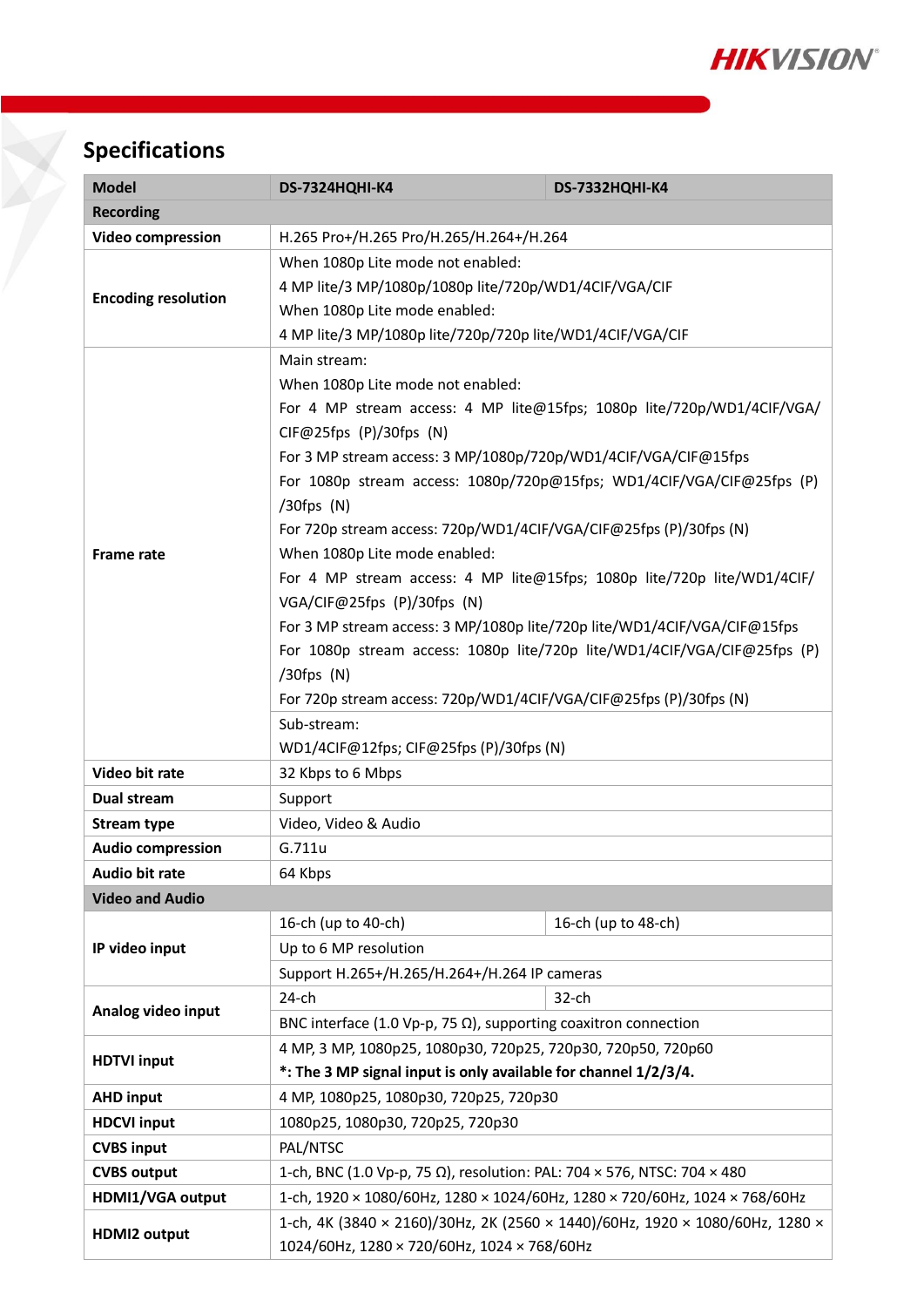

| <b>Audio input</b>                   | 4-ch, RCA (2.0 Vp-p, 1 KΩ)                                                                       |  |  |  |
|--------------------------------------|--------------------------------------------------------------------------------------------------|--|--|--|
| <b>Audio output</b>                  | 1-ch, RCA (Linear, $1 K\Omega$ )                                                                 |  |  |  |
| Two-way audio                        | 1-ch, RCA (2.0 Vp-p, 1 KΩ) (independent)                                                         |  |  |  |
| Synchronous playback                 | $16$ -ch                                                                                         |  |  |  |
| <b>Network</b>                       |                                                                                                  |  |  |  |
| <b>Remote connections</b>            | 128                                                                                              |  |  |  |
| <b>Network protocols</b>             | TCP/IP, PPPoE, DHCP, Hik-Connect, DNS, DDNS, NTP, SADP, NFS, iSCSI, UPnP™,<br>HTTPS, ONVIF, SNMP |  |  |  |
| <b>Network interface</b>             | 1, RJ45 10M/100M/1000M self-adaptive Ethernet interface                                          |  |  |  |
| <b>Auxiliary interface</b>           |                                                                                                  |  |  |  |
| <b>SATA</b>                          | 4 SATA interfaces                                                                                |  |  |  |
| <b>eSATA</b>                         | Support                                                                                          |  |  |  |
| Capacity                             | Up to 10 TB capacity for each disk                                                               |  |  |  |
| <b>Serial interface</b>              | RS-232, RS-485 (full-duplex), Keyboard                                                           |  |  |  |
| Alarm in/out                         | 16/4                                                                                             |  |  |  |
| <b>USB</b> interface                 | Front panel: $2 \times$ USB 2.0                                                                  |  |  |  |
|                                      | Rear panel: 1 × USB 3.0                                                                          |  |  |  |
| General                              |                                                                                                  |  |  |  |
| <b>Power supply</b>                  | 100 to 240 VAC                                                                                   |  |  |  |
| Consumption                          | $\leq 45$ W                                                                                      |  |  |  |
| (without HDD)                        |                                                                                                  |  |  |  |
| <b>Working temperature</b>           | -10 °C to +55 °C (+14 °F to +131 °F)                                                             |  |  |  |
| <b>Working humidity</b>              | 10% to 90%                                                                                       |  |  |  |
| Dimensions ( $W \times D \times H$ ) | $440 \times 390 \times 70$ mm (17.3 $\times$ 15.4 $\times$ 2.8 inch)                             |  |  |  |
| <b>Weights (without HDD)</b>         | ≤ 7 kg $(15.4 \text{ lb})$                                                                       |  |  |  |

X